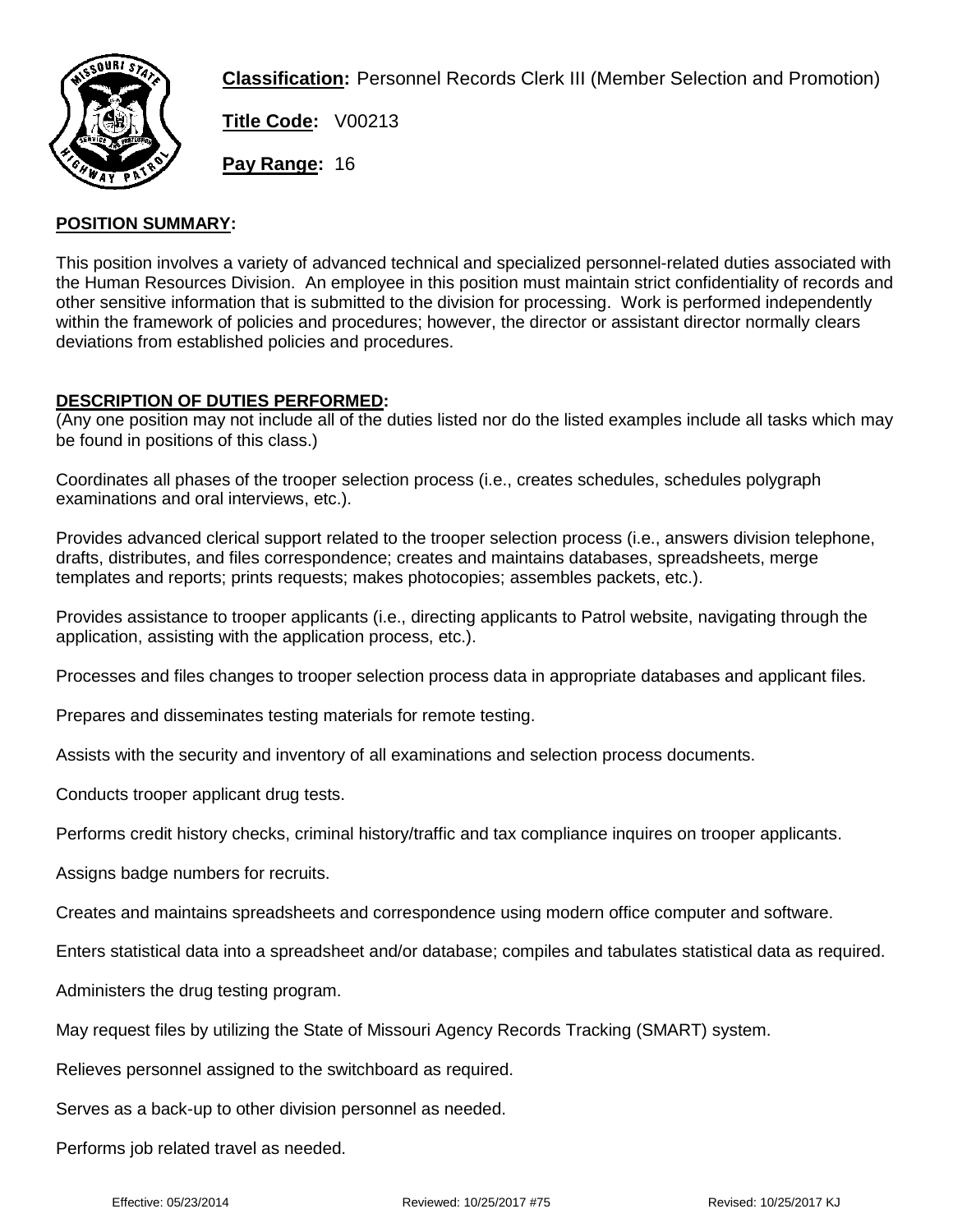Performs other related work as assigned.

## **REQUIRED KNOWLEDGE, SKILLS, AND ABILITIES:** Extensive knowledge of business English, spelling, and arithmetic.

Extensive knowledge of modern office practices, procedures, and equipment.

Extensive knowledge of computer applications (i.e. Microsoft Word and Excel).

Ability to maintain personnel records and files (manual and automated).

Ability to maintain organization during all phases of the selection process.

Ability to learn to operate computerized test scoring devices.

Ability to process assignments associated with trooper selection process activities as detailed in the description of duties.

Possess excellent communications skills, to include proper and effective use of grammar, punctuation, and sentence structure.

Ability to work as a team member and positively interact with a variety of people, including administrative staff, employees, applicants, and the public.

Ability to deal with a large amount of work within predetermined deadlines by prioritizing and organizing work.

Ability to enter statistical data into the appropriate database and prepare reports from statistical and/or numerical data.

Ability to learn the Patrol's applicable computer systems and policies.

Ability to type, proofread, and edit correspondence, forms, reports, computer entries, etc.

Ability to accomplish multiple tasks and adhere to multiple deadlines.

Ability to answer the telephone and provide assistance.

Ability to lift up to 50 pounds (i.e., file boxes, equipment, supplies, etc.).

Ability to perform job related travel, as needed.

Ability to operate basic office equipment as detailed in the description of duties.

Ability to handle restricted and confidential information in a professional manner and maintain the information as such.

Ability to communicate in English clearly and concisely, both orally and in writing.

Ability to establish and maintain harmonious working relations with others.

Ability to work with material that may be of a sexual nature relating to criminal activity (e.g., written material, photographs, and/or verbal language, etc.).